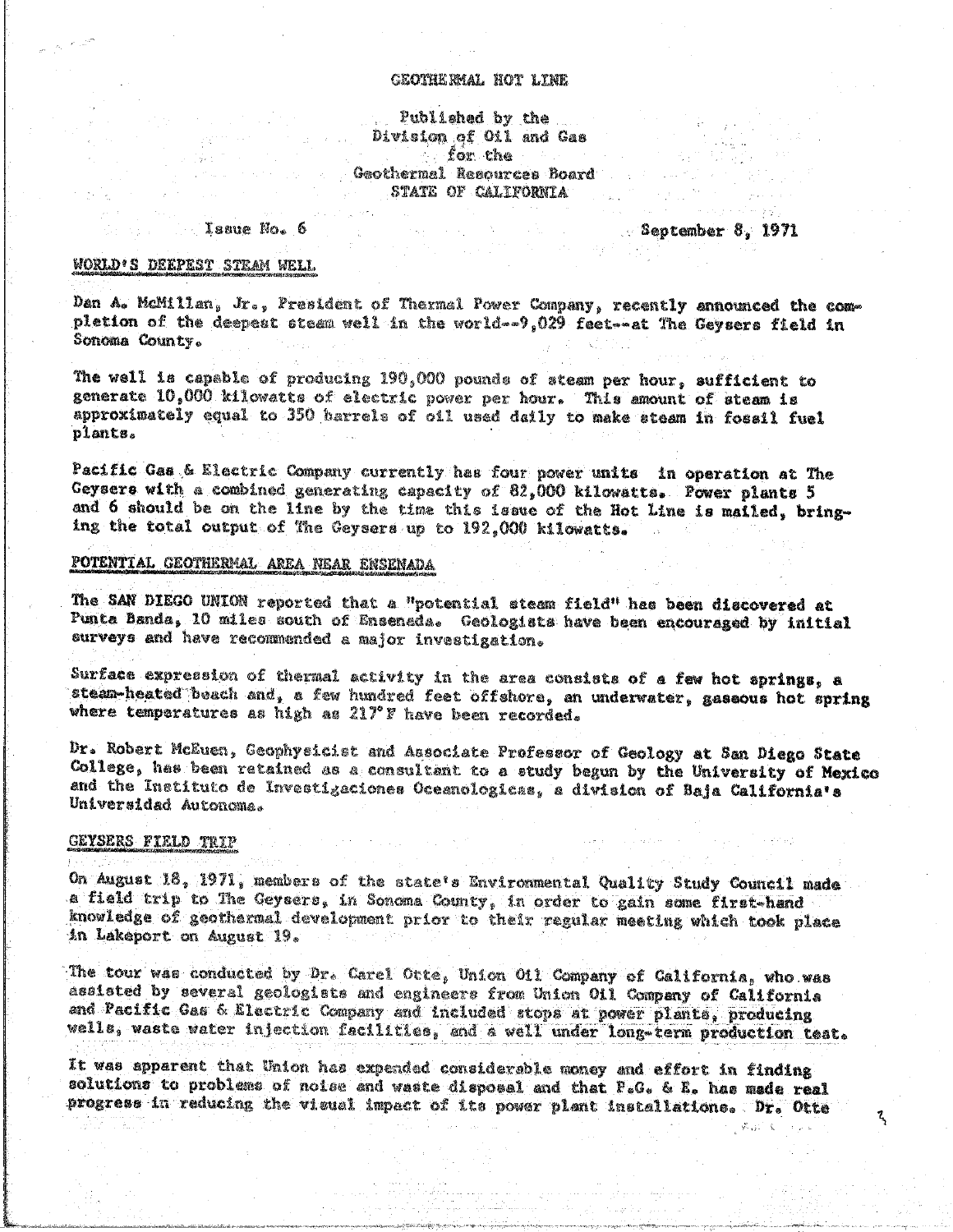told the visitors that both Union and P.G. & E. were working on the problem of noncondensable gases (primarily H<sub>2</sub>S) and that he expected some significant improvements in the near future. All which has a statement of

Also in attendance were Dr. Robert Rex, University of California at Riverside, members of the Lake County Board of Supervisors, a delegation from the Lake County Geothermal Control Council, and several representatives of state government.

### FEDERAL EXPLORATION, DEVELOPMENT, AND PRODUCTION REGULATIONS

The Department of Interior's proposed geothermal regulations, published in the "Federal Register," July 23, 1971, are now evailable for inspection at all Division of Oil and Gas and Division of Mines and Geology offices throughout the state. The Department's intent in publishing this preliminary copy is to allow interested parties to submit written comments, suggestions, or objections with respect to the proposed regulations. Comments must be submitted no later than September 21, 1971, to:

> Reid T. Stone Geothermal Coordinator Department of the Interior Room 7000, Interior Building Washington, D. C. 20240

### PUBLICATIONS OF INTEREST

# <u>U.S.G.S.</u>

The U.S.G.S. has recently released Geological Survey Circular 647 entitled, "Classification of Public Lands Valuable for Geothermal Steam and Associated" Geothermal Resources." This 18-page booklet explains the standards used by the U.S.G.S. to classify public lands for retention and for competitive leasing of geothermal steam and associated geothermal resources. It is available without charge from the U. S. Geological Survey, Washington, D. C. 20242.

The booklet may also be obtained, over the counter only (no mail orders), from the U.S.G.S. Public Inquiries offices at the following addresses:

| i04 Custone House        |  | 763 Federal Bldg.      |
|--------------------------|--|------------------------|
| 55 Battery St.           |  | 300 N. Los Angeles St. |
| ian Francisco, CA 94111. |  | Los Angeles, CA 90012  |
|                          |  |                        |

8102 Federal Office Bldg.  $125S<sub>6</sub>$  State St. . Salt Lake City, Utah 84111

678 U. S. Courthouse Bldg. 920 W. Riverside Ave. Spokane, Wash. 99201

a da ya Tsana ya Tsana ya Tsana.<br>Matukio

 $\mathcal{L}^{\mathcal{L}}(\mathcal{A})$  ,  $\mathcal{L}^{\mathcal{L}}(\mathcal{A})$ 

#### <u>France</u>

Dr. Ciancarlo Facca has brought our attention to the May, 1971, issue of "Annales des Mines," the French monthly review of the extractive industries. This issue focuses on geothermal energy and includes articles on geothermal prospecting techniques, geophysics, geochemistry, and aerial infra-red radiometry. It also contains articles that discuss geothermal research and exploration in Guadalupe, Turkey, and Ethiopia and the use of natural hot water for central heating of a group of 3,000 dwellings in the outskirts of Paris. For more information, write to: Compagnie Française D'Editions, 40 rue de Colisee, Paris.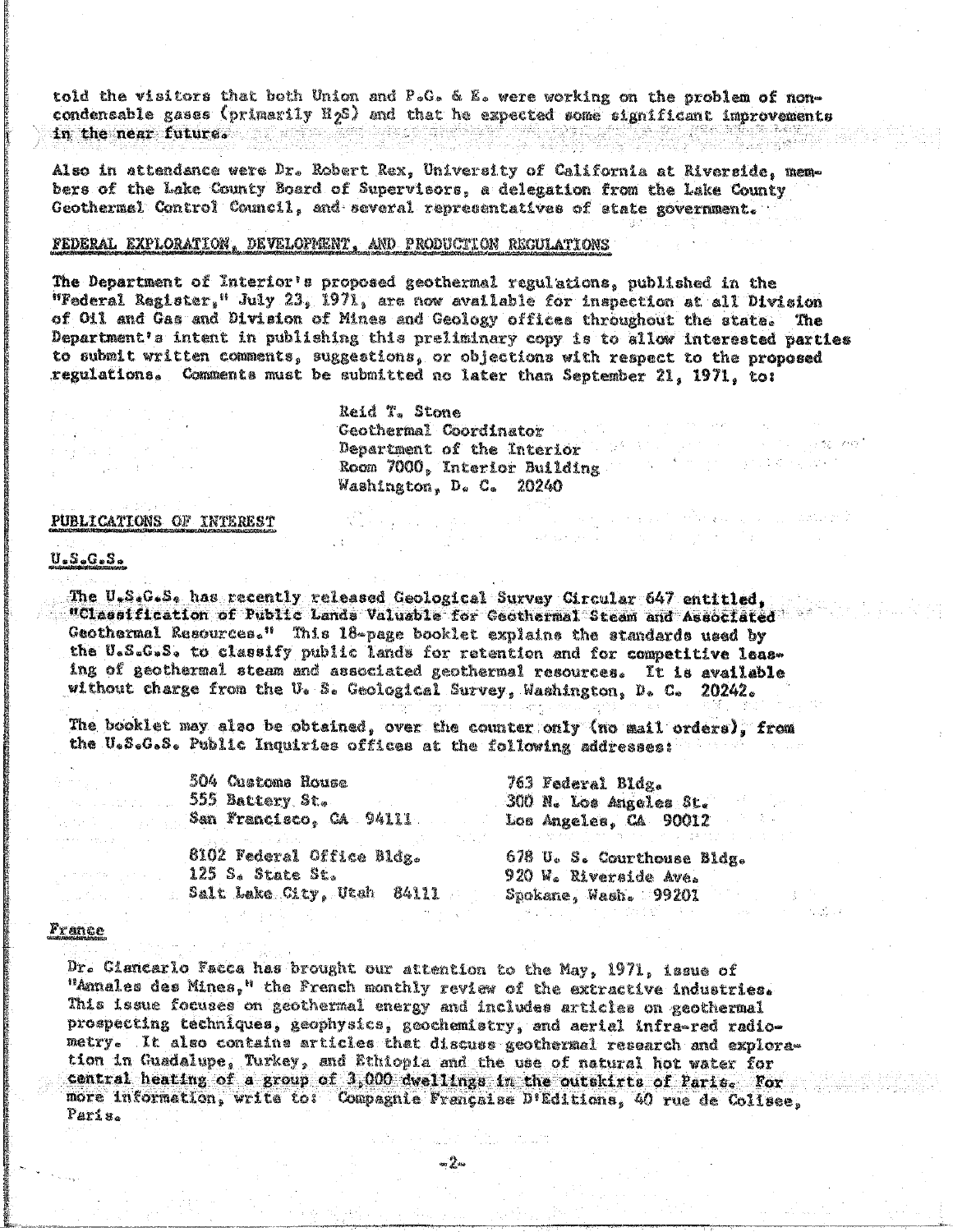### PUBLIC HEARING ON NOISE POLLUTION

The Environmental Protection Agency will hold an open public hearing on noise pollution in San Francisco, September 27, 28, and 29, 1971. The hearing will take place at the Jack Tar Hotel from 9 a.m. to 5 p.m. each day. Participation by the public is desired to obtain information about effects of noise, noise control, research, legislation, and enforcement.

For anyone wishing to testify, additional information may be obtained by calling  $(415)$  556-5876 or writing to:

> Environmental Protection Agency 760 Market St. San Francisco, CA 94102

#### SACRAMENTO

SB 834, Alguist - This bill, which appropriates \$100,000 to finance a study of geothermal power production, passed the Senate 26-7 and has been sent to the Assembly.

AB 2162, Seeley - This bill, which changes several sections of the Public Resources Code dealing with the regulation of geothermal operations, has passed the Assembly and is scheduled for a hearing by the Senate Natural Resources and Wildlife Committee.

### EXPLORATORY ACTIVITY, STATUS REPORT

#### Mono Lake

Geothermal Resources International, having negotiated all the twists and turns of the many governmental agencies involved, expects to begin drilling operations on September 11, 1971.

Getty Oil Company has filed with the Division of Oil and Gas a notice of intention to drill a geothermal well on the north shore of the lake near Black Point. Getty's first hearing before the County Planning Commission is scheduled for September 14. 1971.

# **Lake County**

On September 7, 1971, the Lake County Board of Supervisors announced its decision on Eureka Magma Explorer's application for a permit to drill exploratory wells near Mt. Konocti. The board allowed Eureke to drill three wells on any of five proposed sites. The effective date of the permit will probably be September 16. 1971, the next scheduled meeting of the Planning Commission.

法安安安安全协会的财务协会安全协会 \* \* \* \* \* \* \* \* \* \* \* \* \* \* \* \* \* \* \*

Direct all correspondence to:

Geothermal Hot Line Division of Oil and Cas 1416 - 9th Street, Room 1316 Sacramento, CA 95814

If you wish to submit a newsworthy item, please make it as consise and complete as possible and include your name, address, and phone number.

计拼替臂

vu San